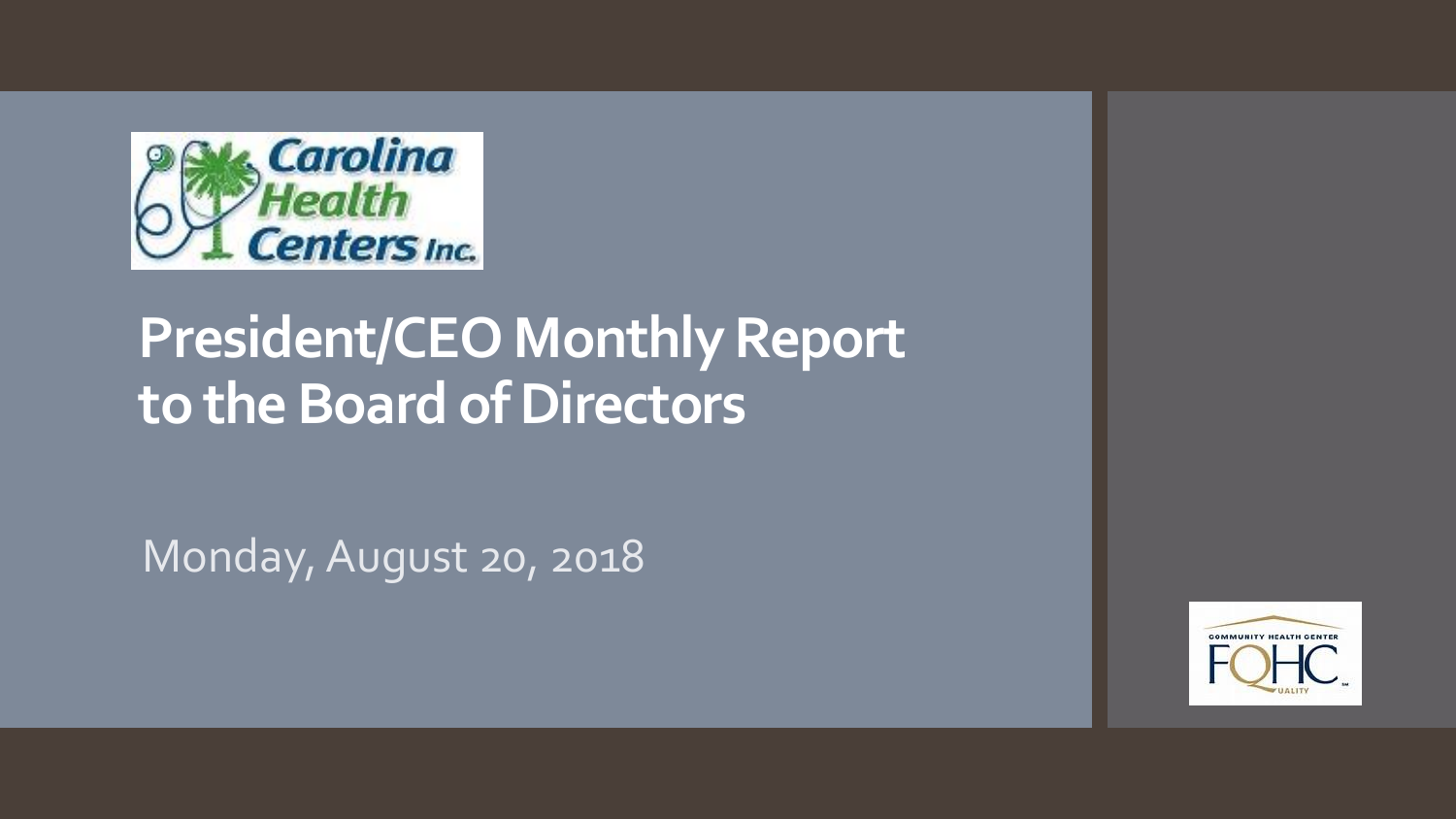## Advocacy and Health Policy

 340B Drug Pricing Program - Federal Preparing for 340B advocacy activities at NACHC Community Health Institute

340B Drug Pricing Program – State

- LLR interpretation impacting delivery service
	- Conducting analysis for messaging with General Assembly
	- Work-round: PSR/RX technician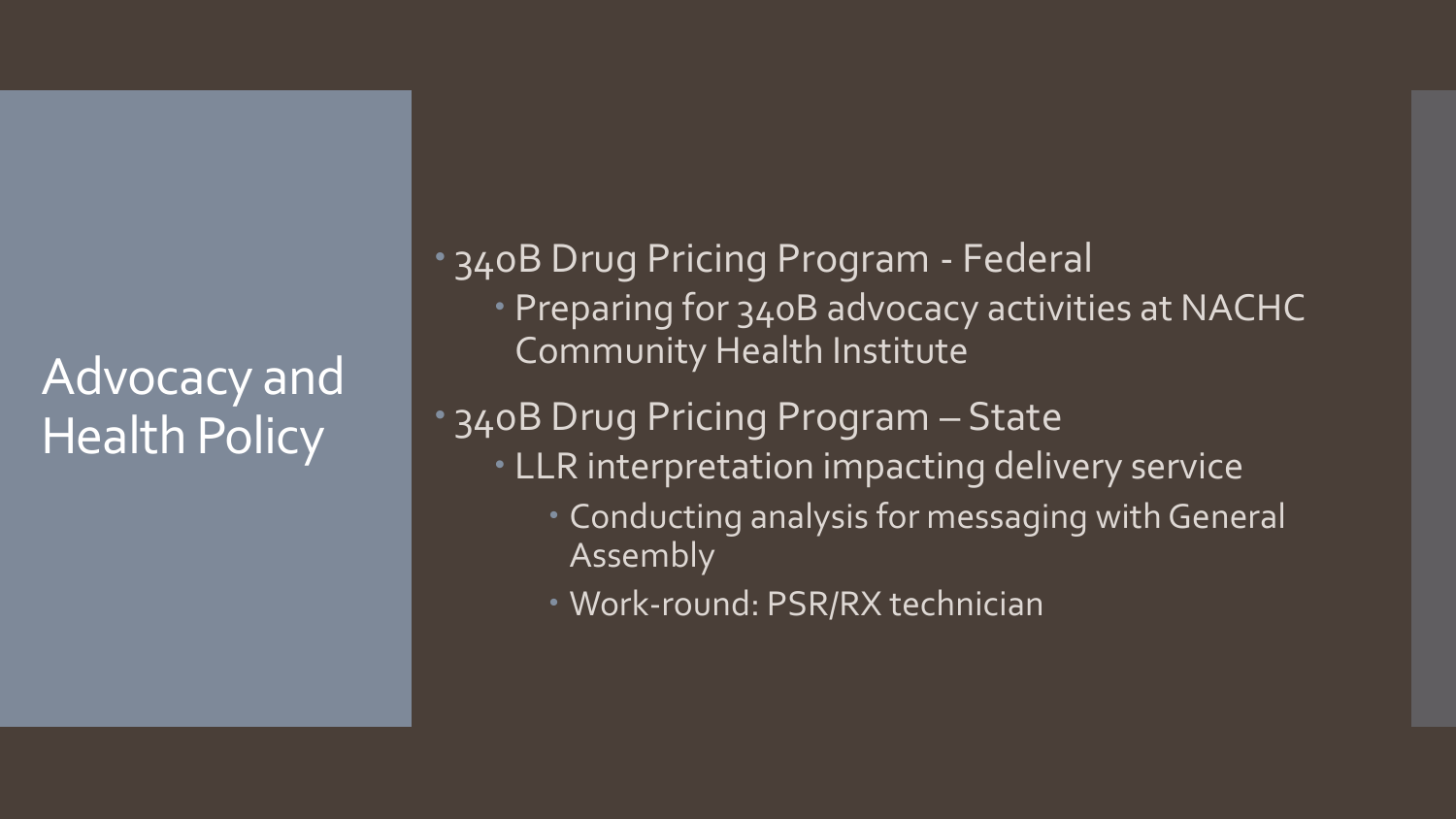CHC Staff and Leadership Development

- Monthly Leadership Team Meetings
- **Monthly Administrative Staff Meetings**
- Senior Team Performance Reviews
- **Focused and Proactive Provider Recruitment Strategy**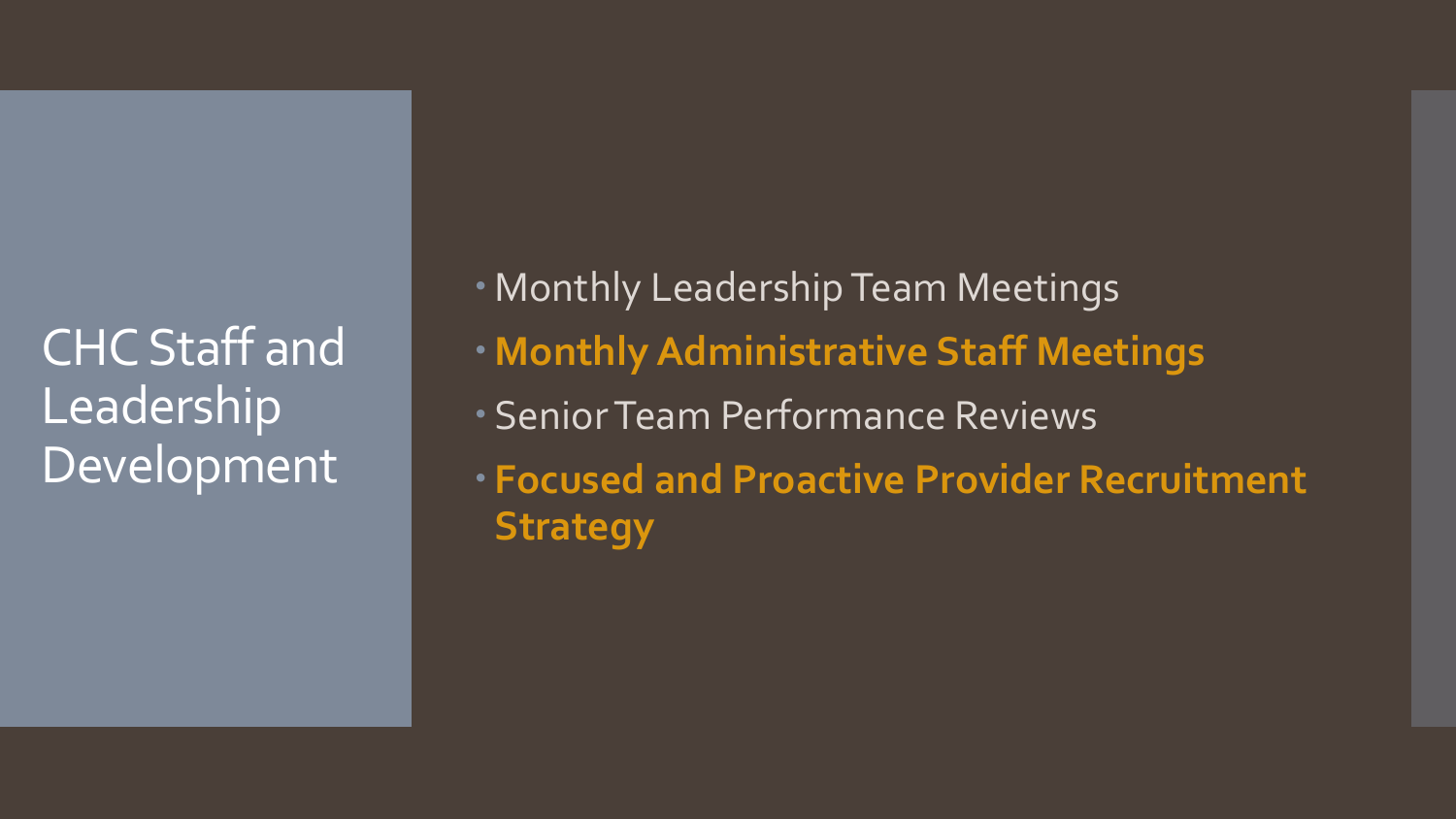Strategic and **Operational** Updates

### **Department of Pharmacy:**

- Onsite portion of independent audit complete with final report expected in 30-days. Exit conference with three areas of recommendations:
	- **Inventory management**
	- Tracking of clinic administered drugs and devices
	- Cash pricing policies

### **Department of Family Medicine:**

No specific activity to report

### **Department of Pediatrics:**

 Continue to work directly with recruiting team and Drs. Bonetti and Jenkins on vacancy at Hometown – discussed at quarterly GHS Leadership Rounding